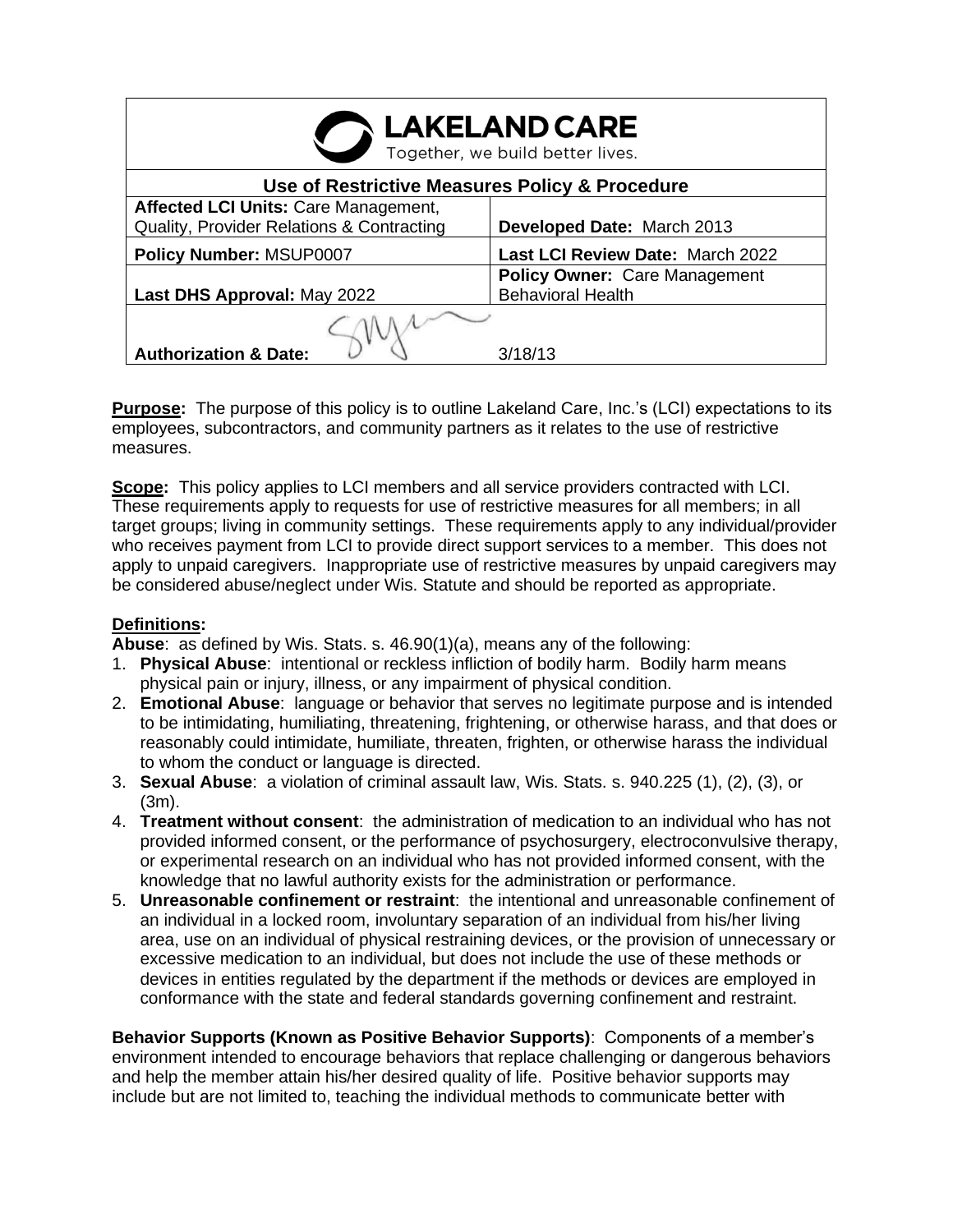others, expanding the opportunities for developing relationships, improving the quality of living environments, or other clinical interventions.

# **Behavior Support Plan (BSP) (Known as Positive Behavior Support Plan [PBSP])**:

A behavior support plan is a written document, specific to the individual, intended to inform direct support staff how to assist the individual in building prosocial and adaptive behaviors. Behavior plans also include direction on how to utilize other supports, strategies, and interventions in order to ensure safety and to decrease the individual's challenging behavior. For individuals with restrictive measures, the behavior support plan must include the following:

- 1. Information about the use of the restrictive intervention(s);
- 2. A description of the proposed step-by-step procedures for applying or implementing the restrictive measure, along with a description of how it will be monitored and the criteria that govern release of the individual from the measure;
- 3. The maximum duration for the use of the measure;
- 4. The methods or strategies the team will employ to attempt to reduce or eliminate the restrictive measure.

For individuals who have a behavior support plan, LCI must reference the plan within the member-centered plan and save it to the electronic member record as an addendum.

**Behavior Support Team (Known as Team)**: All relevant parties needed to develop and implement the least restrictive, most member-centered behavior intervention and behavior support plans. The Behavior Support Team must include at a minimum: the member and guardian/legal representative where applicable, LCI Care Manager and Registered Nurse, the Provider agency Director or designee, and primary physician or psychologist (when restrictive measures are being proposed).

**Behavioral Request**: Team must submit a behavioral request if a restrictive measure is necessary to ensure safety during a situation when the individual's behavior will put themselves or others at imminent risk of serious harm. If the measure is necessary to act as a form of behavioral control during a medical procedure or while a medical condition exists, the team must also submit this information as a behavioral request. All behavioral requests must include a behavior support plan.

**Challenging or Dangerous Behavior:** Refers to the member's behavioral response during an incident that place the member or others at risk of serious harm. Restrictive measures may only be incorporated into a member's plan or used when a member's behavior puts that member or others at imminent risk of serious physical harm.

**De-escalation Strategies**: Strategies direct support staff use to help a member return to a baseline, adaptive or calm state. Strategies may include:

- 1. Staff adopting a caring but neutral position.
- 2. Remaining calm and using a calm tone of voice.
- 3. Paying attention to the member; listening, focusing on feelings, and validating them; empathizing; being nonjudgmental (in both body and verbal language).
- 4. Reminding the member of potential consequences to their behaviors and that he or she is in control.
- 5. Staff working to reduce environmental stressors.
- 6. Trying to determine what the member wants and offering solutions or alternatives.
- 7. Drawing the member into a more pleasant, positive, and grounded state.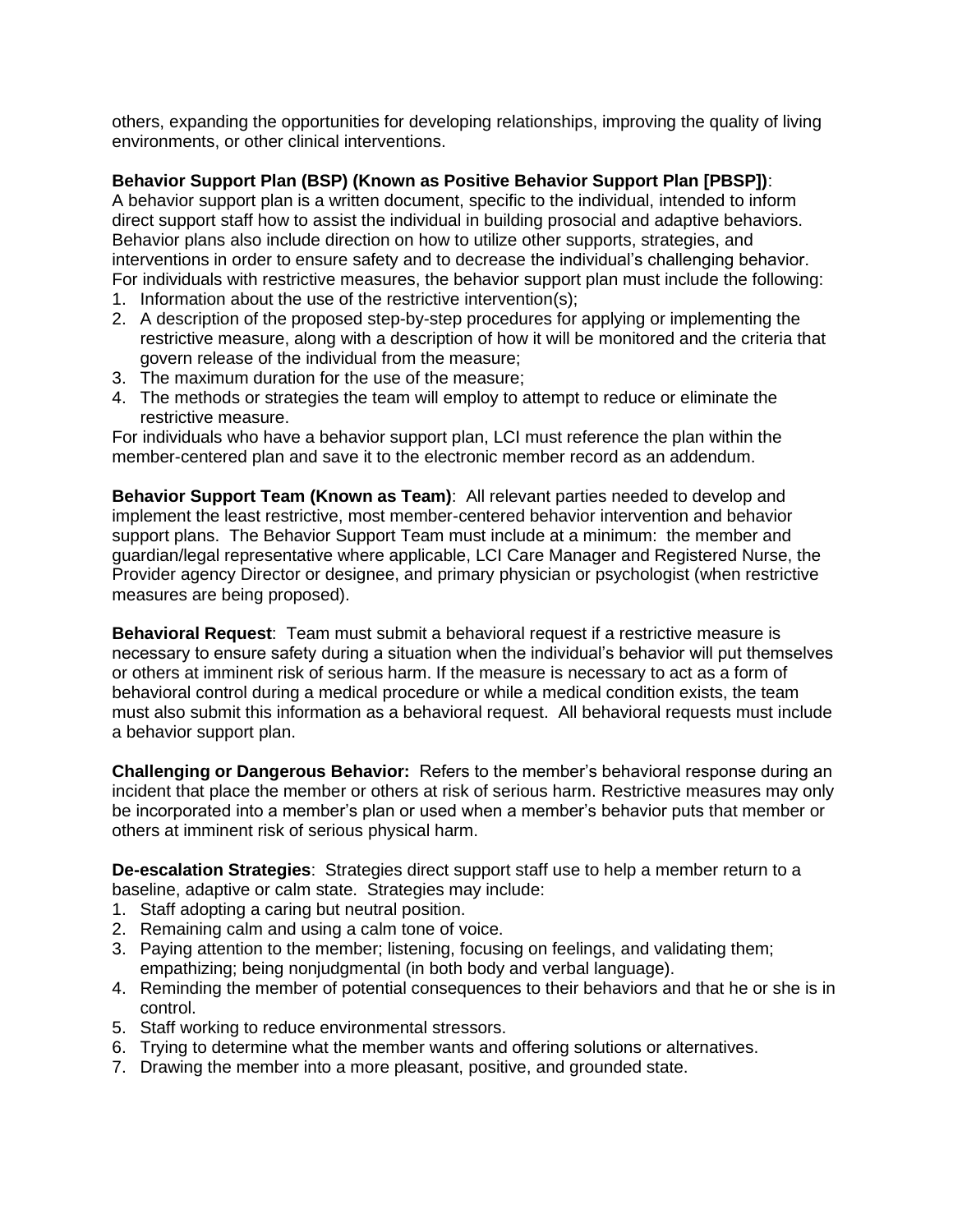**Emergency:** An emergency, as it relates to restrictive measures, means an unanticipated situation has occurred where a member suddenly engages in dangerous behavior, placing the member or others at imminent, significant risk of physical injury, or exhibits signs known to be precursors of such behavior for the member. This may include the appearance of behavior that has not happened for years or has never been known to have occurred before, or it could include current behaviors that suddenly and unexpectedly have escalated to an intensity the Team has not seen before.

**Incident Management System**: Manages incidents occurring at the member and provider levels, and includes the activities of incident discovery, report, response, investigation, remediation, and data collection and analysis in order to a) assure member health and safety; b) reduce member incident risk(s), and; c) enable development of strategies to prevent future incident occurrence(s).

**Interdisciplinary Team (IDT)**: The member and individuals identified by LCI to provide care management services to members. The full IDT always includes the member and other people specified by the member, as well as IDT staff. IDT staff refers to the social service coordinator, registered nurse, and any other staff who are assigned or contracted by LCI to participate in the IDT and is meant to distinguish those staff from the full IDT. IDT staff will include at a minimum: (1) A social service coordinator, required to be a social worker certified in Wisconsin or have a minimum of a four-year bachelor's degree in human services area or four-year bachelor's degree in any other area with a minimum of three years' experience in social service care management or related social service experience with persons in LCI's target population; (2) Wisconsin Licensed Registered Nurse; (3) any additional persons with specialized expertise for assessment, consultation, ongoing coordination efforts and other assistance as needed.

IDT staff will ensure that the member is at the center of the comprehensive assessment and member centered planning process. The member will have meaningful opportunity to participate throughout the care planning process, live as independent as possible, and take an active role in decision-making.

**Isolation**: The involuntary physical or social separation of a member from others by the actions or direction of staff, contingent upon behavior. At times, a physical or social separation from others may occur, but the intent of the action must be considered in order to determine whether isolation is occurring. For the purposes of this policy, the following are not considered isolation a restrictive measure:

- Staff separates an individual from others in order to prevent the spread of communicable disease;
- An individual goes to another area to cool down, the individual's presence in that room or area is voluntary, and there are no adverse consequences to the individual if he or she refuses to go there. If a behavior plan includes a directive to an individual that he or she go to another area to calm down, it must be clear if this is a suggestion the individual may refuse without any adverse consequences.
- An individual decides on their own, without any suggestions or prompting from staff, to go to another area, this is voluntary and does not constitute isolation. If staff suggests to an individual that he or she should go to another area to calm down and the individual chooses to go, this is also voluntary and does not constitute isolation.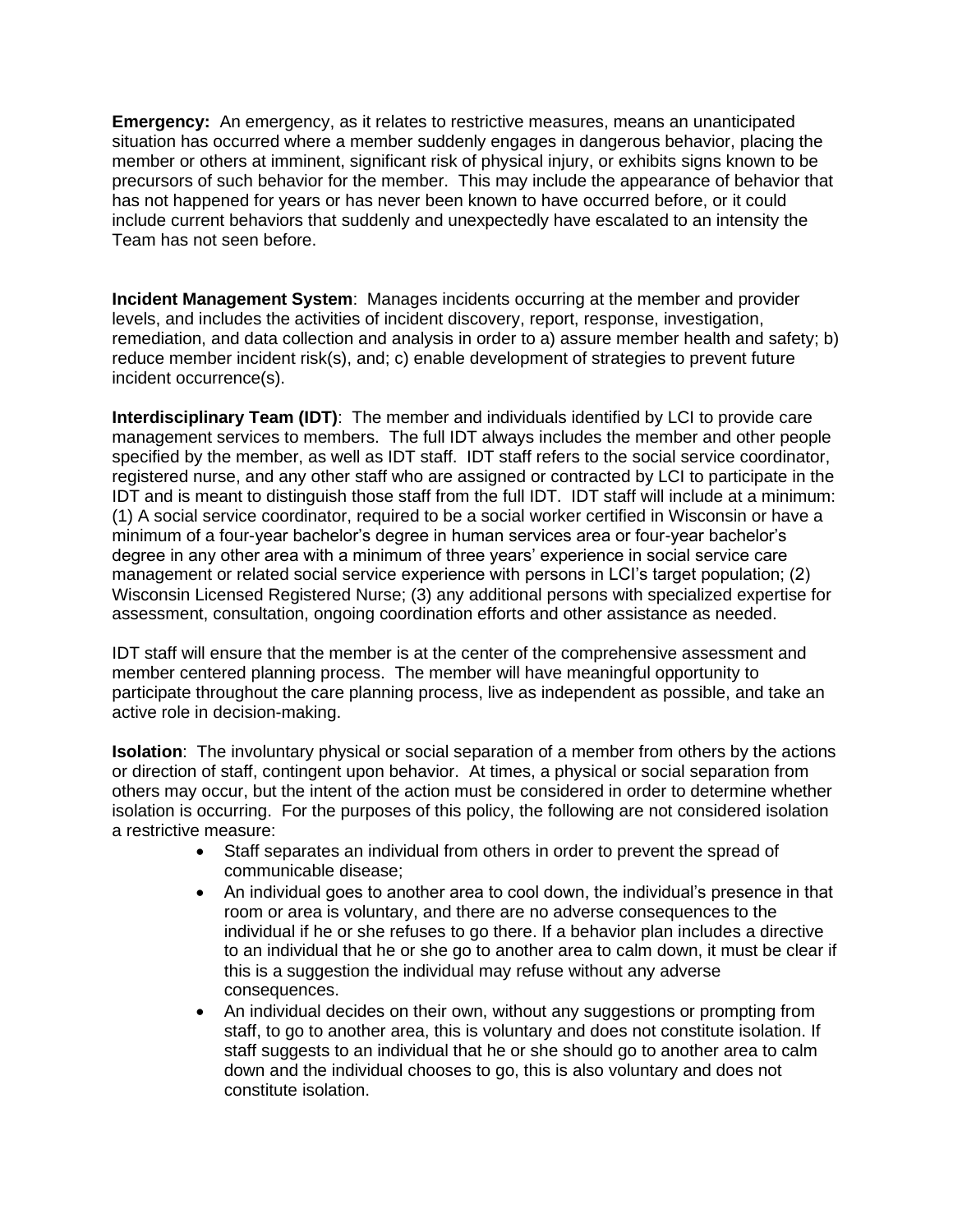**Isolation by staff withdrawal**: Isolation by staff withdrawal occurs in situations where, for safety reasons, the support team determines staff should withdraw from the member due to the presence of behaviors that present imminent risk of harm to staff. When staff withdraws, they retreat to a predesignated room or area for a specific amount time to allow the member to calm. It is considered to be isolation by staff withdrawal when the member is either unlikely to follow, or unable to follow, or unable to reach staff after they have retreated to the designated area. Typically, this involves staff locking the door between them and the member, but not always. If staff go into the office and close the door without locking it because they know the member would never try to enter the staff office, this would also be isolation by staff withdrawal. If staff goes into the basement and leaves the door open, knowing the member would never try to follow them, this would also constitute isolation by staff withdrawal. See requirements for Isolation by Staff Withdrawal in the Policy.

**Manual Restraint**: Includes physical holds and escorts, involves one or more people holding the limbs or other parts of the body of a member in order to restrict or prevent the member's movement. For the purpose of this policy, the following actions are not considered manual restraints:

- Holding a member's limbs or body to provide support for the achieving of functional body positions and equilibrium, such as supporting someone to walk, achieving a sitting or standing position.
- Holding a member's limbs or body to prevent him or her from accidentally falling.
- Use of self-protection and blocking techniques in response to aggressive behaviors.
- Use of graduated guidance assisting the member to move, but not restricting or forcing body movement, as part of an approved intervention.

**Mechanical Support**: Any apparatus used to provide proper alignment of an individual's body or to help an individual maintain their balance. Mechanical supports include but are not limited to, postural supports, position devices, and orthopedic devices. The team must utilize a qualified professional to design a plan for use of mechanical supports in accordance with good body mechanics, with concern for circulation, and with allowance for change in position. Mechanical supports must not impair or inhibit visual or auditory capabilities or prevent or impair speech or other methods of communication. The team must assess all mechanical supports to determine if it is a medical restrictive measure; such devices may become restrictive measures and require approval if the use prevents or limits functional access to parts of their body, or limits intentional, controlled, and purposeful movements or mobility and cannot easily be removed by the member. See requirements for use of Mechanical Supports in the Policy.

**Medical Procedure Restraint**: Medical procedure restraints utilized while under the care of medical professionals in a medical or dental office or while receiving treatment in a clinic or hospital, do not need to be approved by DHS as long as the medical provider is directing staff who accompanies the member. LCI must submit a request to DHS for approval of a medical procedure restraint when the procedure is occurring in the member's home, day program, or other nonmedical setting. Staff may only use medical procedure restraints when necessary to accomplish a specific diagnostic or therapeutic procedure ordered by a medical professional. The use of the restraint must only occur for the minimum duration necessary to complete the procedure. Per the DHS RMGS, if the medical procedure restraint is necessary as a form of behavioral control, LCI must submit a behavioral request.

**Medical Request**: If a restrictive measure is necessary to ensure the safety of a member due to a medical procedure or condition, which is not related to a challenging and dangerous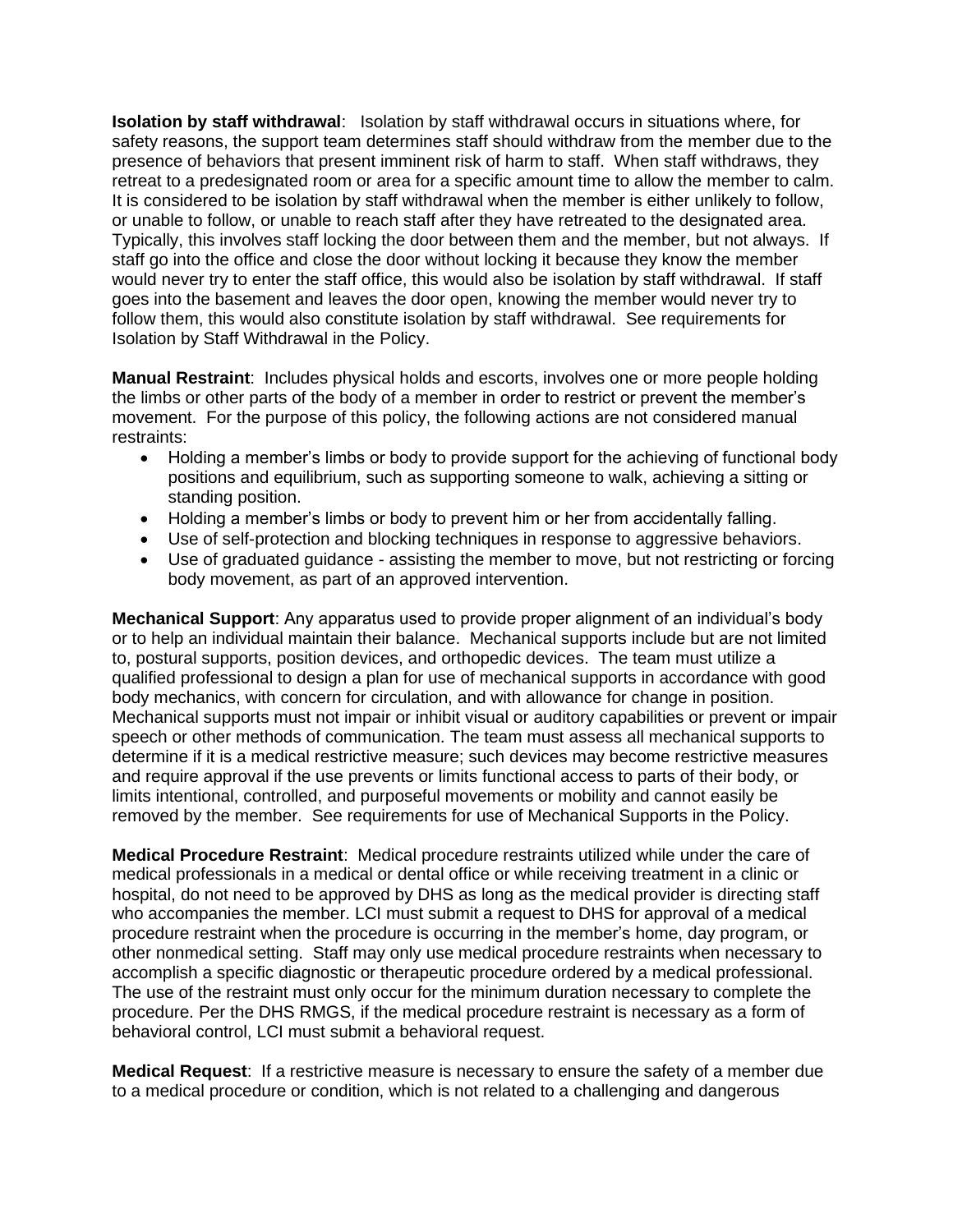behavior (meaning the medical condition is not caused by intentional behavior or an intentional behavior is not occurring because of a medical condition) the Team must submit a medical request. When a device is acting as a medical restraint, a service plan addressing how to respond to the existing medical condition is required, and all medical requests must include a plan/protocol specifying use of the measure(s).

**Neglect**: The failure of a caregiver, as evidenced by an act, omission, or course of conduct, to endeavor to secure or maintain adequate care, services, or supervision for an individual, including food, clothing, shelter, or physical or mental health care, and creating significant risk or danger to the individual's physical or mental health. "Neglect" does not include a decision that is made to not seek medical care for an individual, if that decision is consistent with the individual's previously executed declaration or do-not-resuscitate order under ch. 154, Wis. Stats, a power of attorney for health care under ch. 155, Wis. Stats., or as otherwise authorized by law.

**Protective Equipment:** Includes devices that restrict movement or limit access to areas of one's body. Protective equipment refers to devices applied to any part of an individual's body to prevent tissue damage or other physical harm **and** the individual cannot easily remove the device. Protective equipment must not impair or inhibit visual or auditory capabilities or prevent or impair speech or other methods of communication. Protective equipment includes, but is not limited to:

- Helmets, with or without face guards
- Gloves or mitts
- Wheelchair seatbelts
- Shower chair seatbelts
- Bedrails
- Wrist cuffs
- Ankle straps
- Goggles
- Pads worn on the body
- Clothing or adaptive equipment specially designed or modified to restrict access to a body part

DHS does not consider the following protective equipment devices to be restrictive measures:

- Mechanical supports as defined in this policy.
- Wheelchair seat belts or foot straps, bed rails, and other transportation safety devices such as stretcher belts intended to prevent an individual from accidentally falling or slipping during transport.
- Motor vehicle seat belts or harnesses with buckle guards or similar devices in place to ensure a passenger is unable to remove the safety belt in a motor vehicle.
- Professionally designed therapeutic devices to promote optimal motor functioning.

**Release Criteria:** Criteria specified in the behavior plan, which, once met, would result in the termination of the use of the specific restrictive measure for that incident. The criteria for release should identify cues that are unique to the member for determining if he or she appears to be calm and is no longer exhibiting behavior that puts someone at imminent risk of harm. Upon release, staff must offer the member the opportunity to move about. If appropriate to the situation, the staff should also give the member the opportunity to have food and drink and to attend to their other needs. *The member must be released when one of the following occurs*:

The criteria outlined in the plan is met.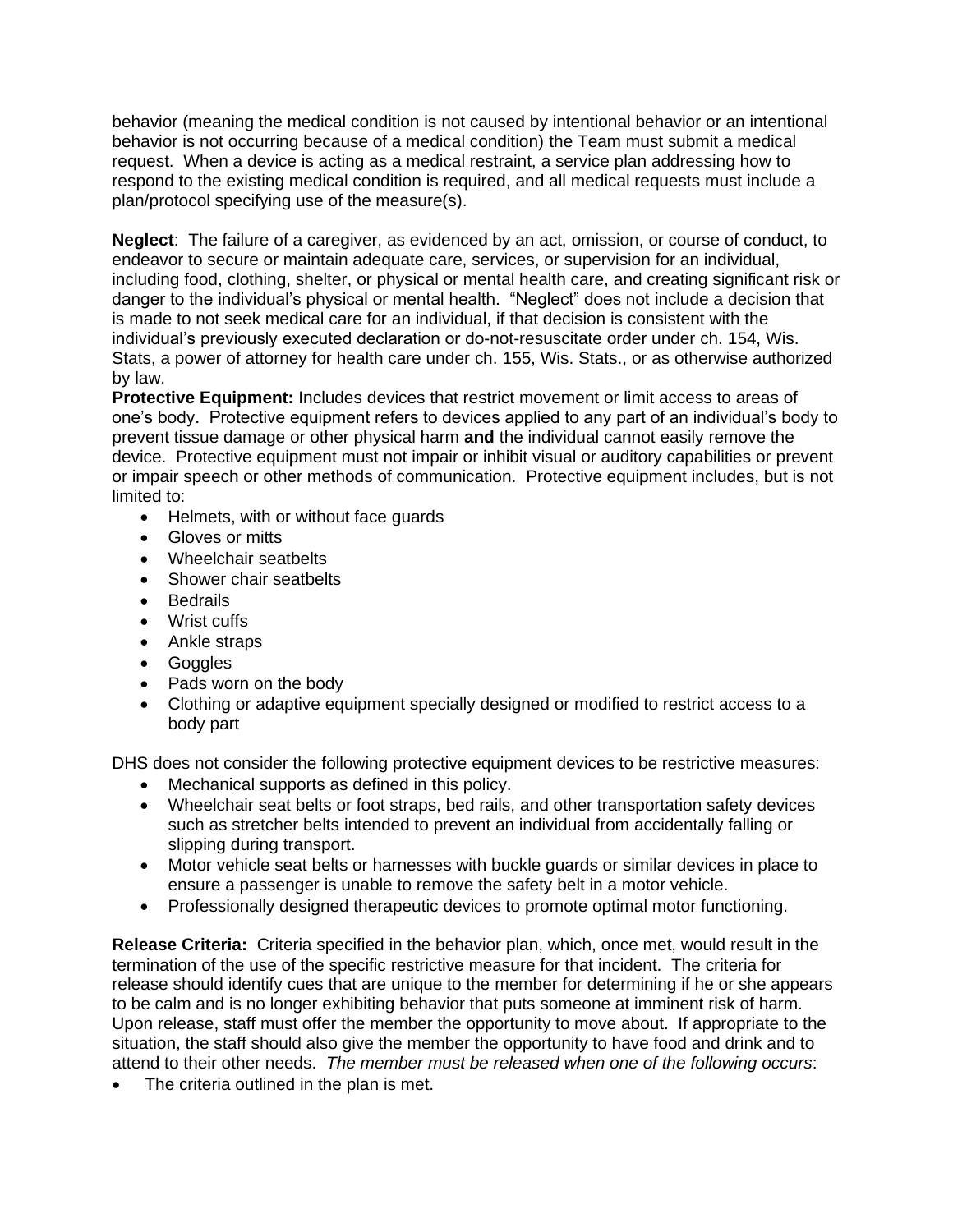- If the criteria for releasing the individual from isolation, seclusion, or protective equipment have not been met within 60 minutes of the first use of the restraint.
- When the use of an approved manual restraint has lasted 15 continuous minutes.
- When the member's behavior has not been dangerous and he or she has been calm for five full minutes.
- If there are any threats to the member's health or well-being from use of the measure.

**Restraint**: Any device, garment or physical hold that restricts the voluntary movement of, or access to, any part of an individual's body **and** the individual cannot easily remove it.

**Restraint to Allow Healing:** The treatment of acute medical conditions such as lacerations, fractures, post-surgical wounds, skin ulcers or infections may require the use of a restrictive measure to allow healing. The use of a restraint to allow healing must include a protocol for use. The protocol must be for the specific device or procedure, include the rationale for its use, and specify the limited period of time it may be used. LCI must submit a restrictive measures request to DHS if the restraint to allow healing will be utilized for more than three months.

**Restrictive Measure (RM)**: The term used to encompass any type of manual restraint, isolation, seclusion, protective equipment, medical procedure restraint or restraint to allow healing as defined in this policy/procedure and DHS RMGS.

**Seclusion**: A restrictive measure in which staff physically set the individual apart from others inside a room using locked doors equipped with a pressure-locking mechanism. Seclusion does not include the use of devices like "wander guards" or similar products that may also involve locking doors. The use of seclusion as a form of behavior modification or as a consequence for non-compliance is not allowed. Seclusion may only be used as a response to a behavior that involves an imminent risk of harm and for the shortest duration possibly to maintain safety. Examples of appropriate use of seclusion are to ensure safety of the individual and others due to prolonged physical aggression or to clear an area of harmful items, such as broken glass. The BSP must indicate the method used to safely transport a member to seclusion. See requirements for Seclusion in the Policy.

**Voluntary Movement**: In relation to restrictive measures, voluntary movements are movements the individual is able to control and that are purposeful.

**Unplanned or Unapproved Use of Restrictive Measure**: The use of a restrictive measure that has not been approved by the department during a situation that constitutes an emergency as defined above.

# **Policy:**

Lakeland Care, Inc. is committed to ensuring members have access to safe and respectful supports. It is LCI's belief that restrictive measures are the least desirable way to address dangerous or challenging behavior and will be considered only as an interim method of last resort, when less restrictive and less intrusive strategies, identified through a thoughtful and comprehensive behavior support plan, are proven ineffective. The use of restrictive measures with any LCI member outside an approved plan is prohibited.

LCI expects all IDT staff to ensure members are free from any form of abuse, neglect, confinement, or restraint. IDT staff ensure members' safety in the above noted areas through assessment, thoughtful care plan development and ongoing monitoring of positive and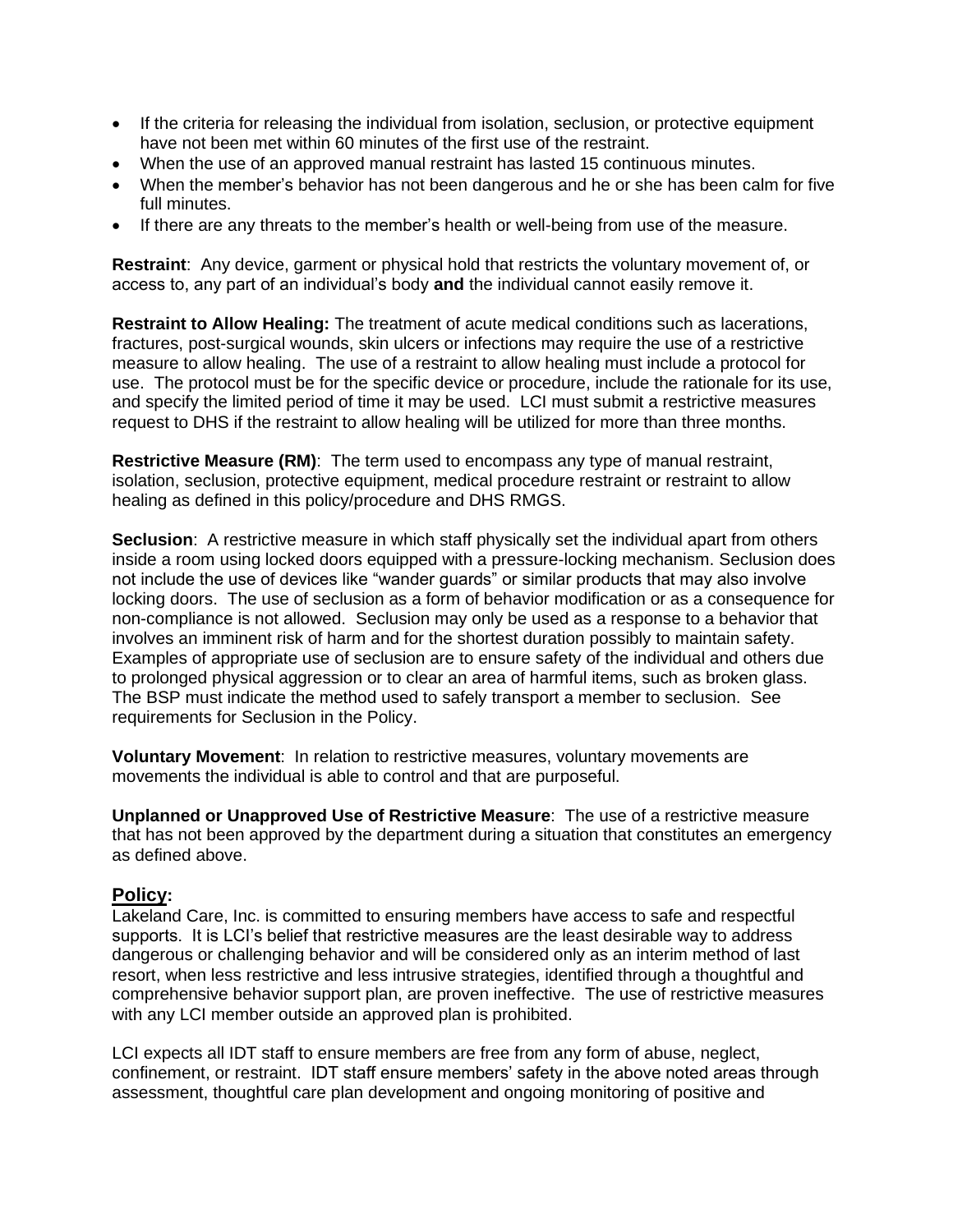behavioral support plans and member centered plans. In collaboration with LCI, providers are also responsible to meet the conditions necessary to assure member health and safety. LCI strives to support and maintain members' dignity through a careful partnership between LCI providers, members, natural supports, and LCI staff. IDT staff respect members' choice and preference(s) and will show consideration to members' experiences throughout the care planning process.

Behavior Support Plans must be created by the team, which consists of appropriate provider and LCI staff having direct knowledge of the member. It is the belief of LCI, that all behavior serves a purpose and function. It is imperative that the team conduct an assessment to determine the function of the behavior so that effective interventions and supports can be in place. LCI's Positive Behavioral Supports Policy and Procedure must be followed first.

When a Positive Behavioral Support Plan is not sufficient in ensuring the member's or other's health and safety, and all less restrictive support strategies and interventions have been attempted and proven ineffective, and the member's challenging and dangerous behavior, poses an immediate imminent danger to his/herself or other, the team may need to consider a Behavior Support Plan including the use of restrictive measures and apply for LCI and DHS approval. This plan must include: a description of the behavior the plan addresses, the proposed strategies including type of measure and duration of use, treatment rationale including a description of the risks and benefits of the proposed interventions, the provider and placing agency, identity of staff who may implement and/or authorize the implementation of the measure, the plan for staff training prior to implementing the measure, and the plan for monitoring, documenting use, measuring progress, and reducing/eliminating the measure.

LCI expects its providers to ensure training and education to its staff on the identification and applicability of restrictive measures, including, but not limited to requirements outlined in this policy.

**Prohibited Practices**: The following maneuvers, techniques, or procedures may not be used in any circumstance:

- 1. Any maneuver or technique that does not give adequate attention and care to protection of the head.
- 2. Any maneuver or technique that places pressure or weight on the chest, lungs, sternum, diaphragm, back, or abdomen.
- 3. Any maneuver or technique that places pressure, weight, or leverage on the neck or throat, on any artery, or on the back of the head or neck, or that otherwise obstructs or restricts the circulation of blood or obstructs an airway, such as straddling or sitting on the torso, or any type of choke hold.
- 4. Any maneuver or technique that involves pushing into a member's mouth, nose, or eyes.
- 5. Any maneuver or technique that utilizes pain to obtain compliance or control, including punching, hitting, hyperextension of joints, or extended use of pressure points.
- 6. Any maneuver or technique that forcibly takes a member from a standing position to a horizontal (prone or supine) position or to a seated position on the floor.
- 7. Any maneuver or technique that creates a motion causing forcible impact on the member's head or body, or forcibly pushes a member against a hard surface.
- 8. The use of seclusion where the door to the room would remain locked without someone having to remain present to apply some type of constant pressure or control to the locking mechanism.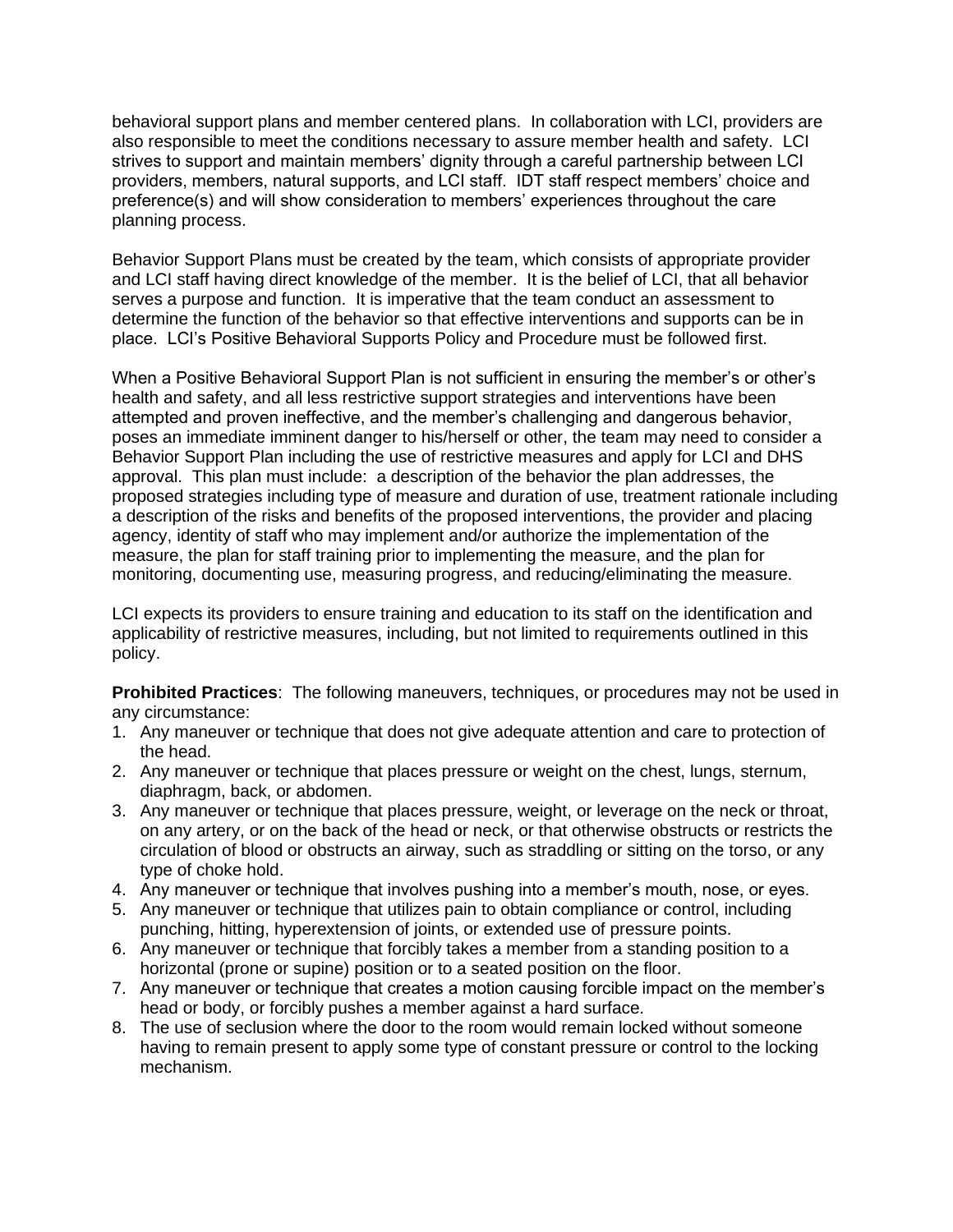# **Requirements for Isolation by Staff Withdrawal:**

While staff have retreated to the area the individual is unwilling or unable to access, they must be able to assure the safety of the individual through an appropriate method of monitoring (such as windows, auditory monitoring, video monitoring, ceiling-mounted mirrors, peephole in door). If, at any time, staff is not able to monitor the individual directly, staff must leave the secure area to ascertain safety. When submitting request for approval of the use of isolation by staff withdrawal, a diagram of the home's layout or images of the home must be provided for the review panel to ascertain how much of the home can be observed from the area staff is isolating in. Consideration must also be given to environmental risks to the individual, such as potential for self-harm or elopement. Approval will take into consideration whether the individual shares supports and any potential impact this would have on others.

During isolation by staff withdrawal, the individual will have access to most, if not all, of the home while staff is in another area. If a behavior plan states staff need to move away from an individual or give the individual space in response to a behavior, it must clearly define giving space. (For example, is staff supposed to simply move a few feet away from the individual, yet remain in the same room?) These details are necessary to ensure applications to use isolation by staff withdrawal are clear and staff clearly knows the expectations in these types of situations.

### **Requirements for Seclusion:**

Seclusion will only be permitted with the use of a pressure-locking mechanism that requires the constant manual application of some form of pressure to maintain the locked condition. Locking an individual in any room where the door would or could stay locked without constant pressure will not be permitted under any circumstance. Other requirements around the use of seclusion include continuous visual monitoring, safety precautions specific to the individual's needs (nonbreakable windows, recessed lighting, adequate ventilation, padded walls or floors), and adequate room size.

When LCI submits a request to use seclusion, information should be provided as to whether it is a newly constructed seclusion room or has previously been inspected and approved. The Bureau of Adult Quality and Oversight (BAQO) and Bureau of Adult Programs and Policy (BAPP) requires inspection and approval of newly constructed seclusion rooms by the DHS Restrictive Measures Coordinator, or a designee, prior to use. LCI must arrange with the Restrictive Measures Coordinator, or designee, to travel to the home and complete the inspection prior to the use of the new seclusion room. The minimum acceptable standards for a seclusion room are:

- 1. The room must be at least the size of a small bedroom so there is sufficient space for the individual to move.
- 2. Features are in place to allow staff to engage in continuous visual monitoring of an individual in the room, such as an observation window with ceiling-mounted mirrors or video cameras.
- 3. The room must have adequate ventilation, heating, and cooling.
- 4. The locking mechanism must be a pressure-locking device, such as magnetic locks or another mechanical device that requires the continual presence of support staff to apply pressure to keep the door lock engaged.
- 5. Padding of the walls and floors is required in the room if the individual is likely to engage in self-harm (such as head-banging or hitting walls) to the extent that such behavior could cause significant injury if the padding was not present.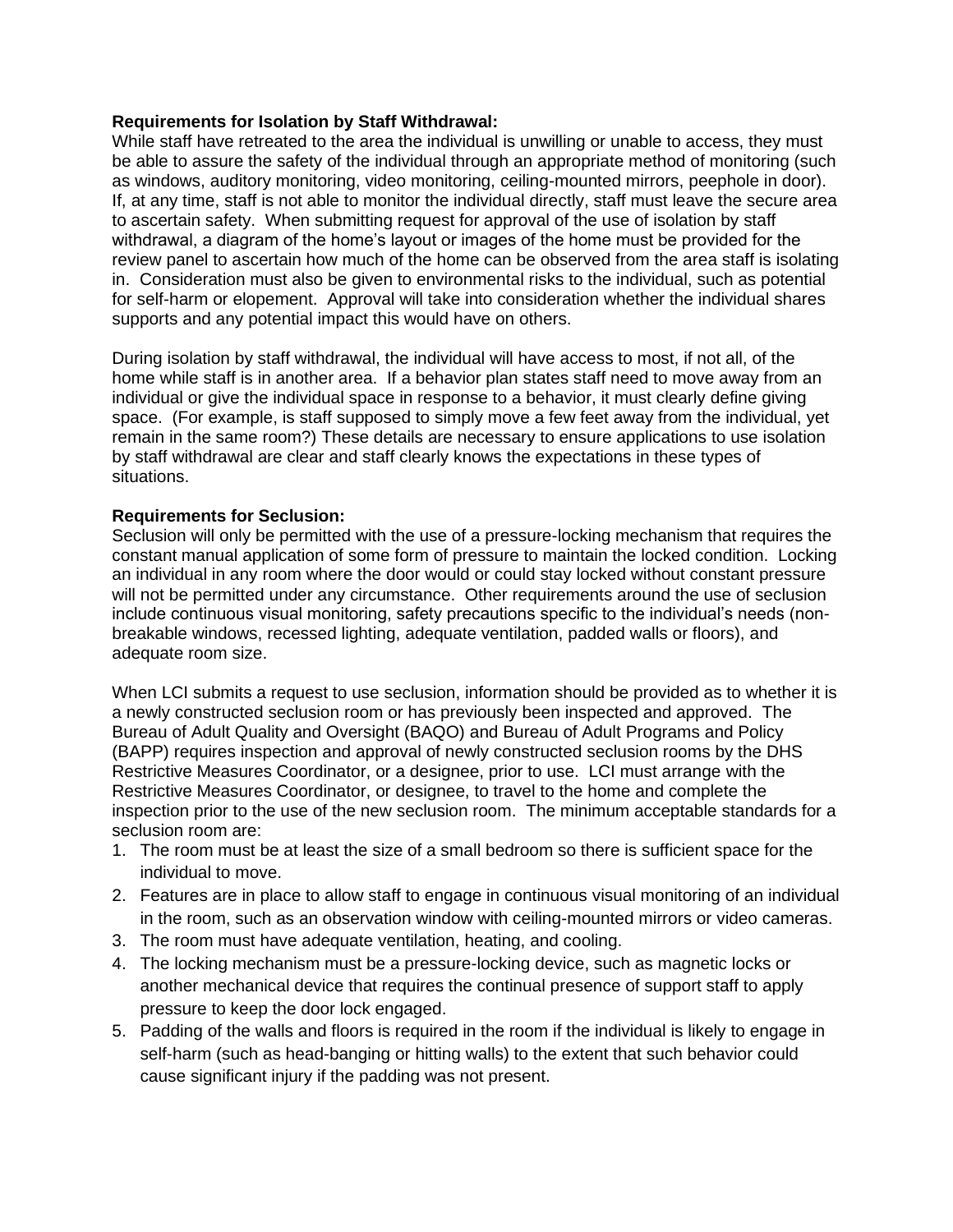- 6. There must be efforts to ensure the individual would not be able to reach or damage any light fixtures in the room (such as recessed lighting or high ceilings).
- 7. There must be protective covering over any electrical outlets in the room.
- 8. There must be protective covering or specialized windows in place to ensure the individual would not be able to break any windows in the room.
- 9. If a mirror is located in the room to ensure staff can see all areas of it, the mirror must be made of a non-breakable material or have protective covering around it to prevent the individual from being able to break the mirror

**LCI Restrictive Measures Review Committee (RMRC)**: The LCI RMRC will consist of a minimum of ten members. The RMRC will be comprised of LCI employees who have clinical expertise in supporting members. The RM Specialist will be LCI Primary Restrictive Measures Lead; and the Behavioral Health Supervisor will be secondary.

All new application requests for the use of restrictive measures, unless the request is expedited, will be reviewed by a representative from Care Management, Quality and Behavioral Health, and Community Supports whenever possible. All subsequent restrictive measures applications and expedited reviews are reviewed by a subset of RMRC members, which serve on a rotating basis. The RMRC and other internal or external consultants, as appropriate, will review any proposed or initial behavior plan, which includes the provision of restrictive measures. The committee must either approve the proposal as submitted, approve the proposal with conditions, request additional information, or deny the proposal. Decisions will be in writing, identify the measures separately, and describe reasons for the return or denial, include any conditions of approval along with adequate descriptions of these conditions. The RM Specialist and Behavioral Health Supervisor, as designated by LCI, will sign notifications. Denials will also offer the individual/legal decision-maker the right to grieve the decision. Communication and guidance will be offered to the provider on any revisions that could be made to remedy the defects in a returned or denied application. The RMRC must approve the request before LCI submits the request to DHS.

The RMRC will report all activities to the Quality and Care Management Director and LCI's Quality Management Program.

**Training**: LCI staff are trained and oriented on the Adult Protective Service and Elder Abuse and Neglect systems, the requirements on reporting and responding to complaints, allegations and/or direct observations, and the relevant elements of the Wisconsin Guardianship Statute (Ch. 54). The reporting process will be outlined through a Memorandum of Understanding specific to each county served by LCI.

IDT staff will be trained at least every three years on the Restrictive Measures Policy and Procedure. Upon hire, IDT staff will be trained on LCI Restrictive Measures Policy and Procedure during orientation. LCI Training and Development Department tracks all employee training.

LCI RMRC members are trained on Restrictive Measures Policy and Procedure and RM application review processes prior to serving on the Committee by the RM Specialist.

LCI RMRC ensures that RM applications include the provision of at least annual training by the provider to their staff regarding the measures contained within the application.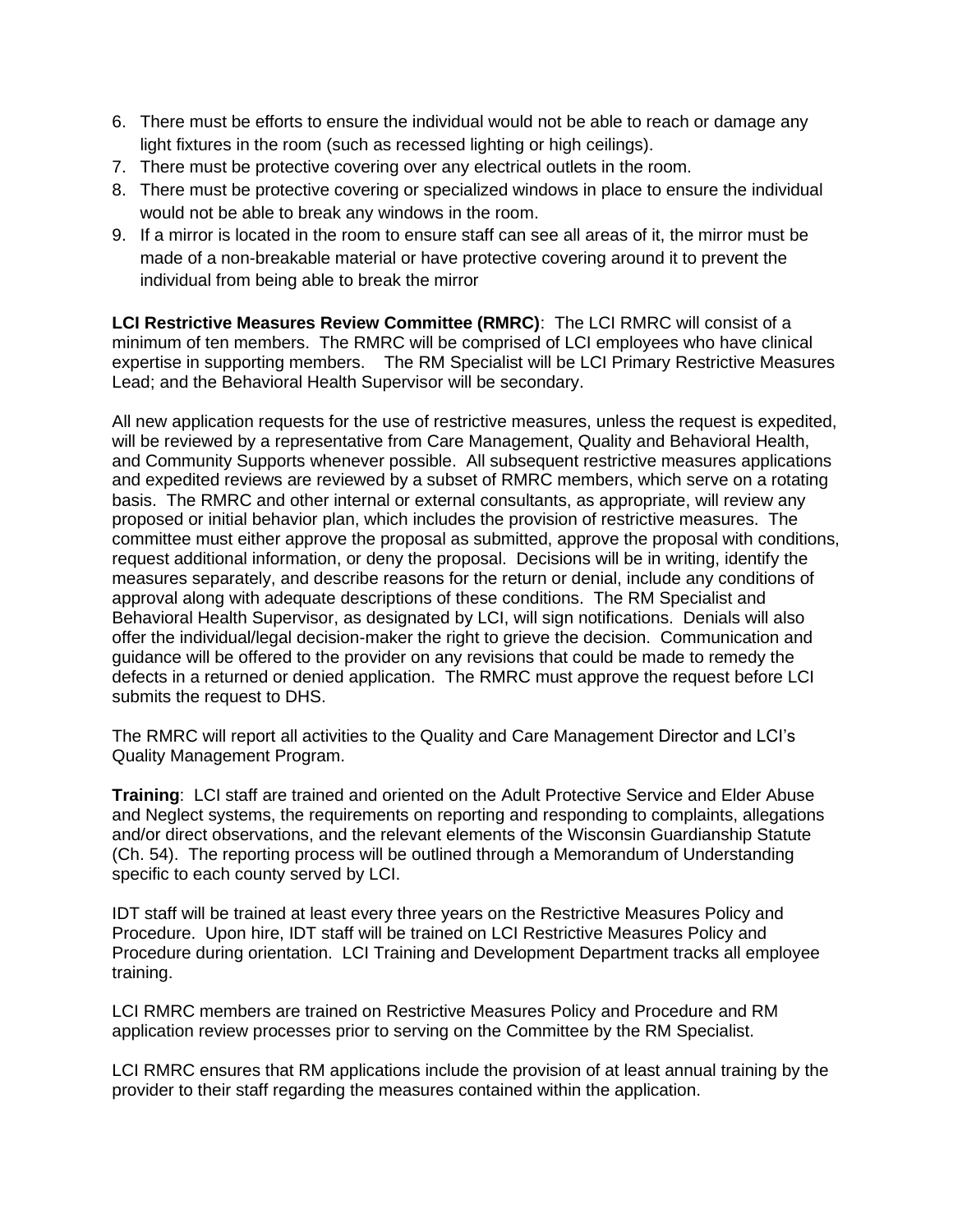All staff involved in the administration of restrictive measures must receive adequate training. Training must occur prior to implementing any restrictive measure, and at minimum, annually as noted above. Assurance of training of individuals involved in the administration of the RM is the responsibility of the team. Training must include proactive strategies to intervene at the first signs of tension to prevent escalation. Information about how to use specific restrictive measure techniques or devices properly and how to inspect the device or equipment must be included in training. A specific training curriculum is not required but may be requested from teams to show the qualifications of the individuals conducting the training of provider staff.

LCI's Service Provider Contract outlines the necessary requirements relating to restrictive measures.

As needed, LCI Providers will be trained on Restrictive Measures related to the DHS contract, DHS Restrictive Measures Guidelines and Standards (RMGS), and LCI Policy and Procedure. This information can be found on the LCI website as well.

# **Obtaining Approval prior to a member move**:

*Intensive Treatment Programs (ITP)*: LCI must have DHS approval for all use of restrictive measures prior to a member's discharge from an ITP. Planning for discharge must begin at the time of admission; and the team should discuss all restrictive measures that may be needed in a community setting.

*Change in Provider*: LCI must resubmit a restrictive measure request when a member moves or transitions to a new provider. Until DHS grants approval, the provider must complete an incident report for each use of the unapproved restrictive measure in any new setting.

# **Reduction and Elimination Plans**:

All plans including the use of restrictive measures must include a reduction/elimination plan. Restrictive measures cannot be a long-term solution for addressing dangerous or challenging behavior but should instead be thought of as a temporary strategy the team will work towards eliminating as soon as possible. The reduction/elimination plan should include what alternative support methods the team will attempt to work towards that will reduce and/or eliminate the need for using restrictive measures. There should also be measurable goals or benchmarks that, once met, would lead the team to consider the elimination of the use of the measures.

**Procedure for Seeking Approval for Restrictive Measures:** In the event the IDT assesses and identifies the necessity for a restrictive measure, the following steps must be followed within appropriate timeframes.

1. IDT staff will notify the RM Specialist and work closely with the member, guardian/legal representative, provider(s), and other supports as indicated, to draft the application for the use of restrictive measures.

The RM Specialist will use the LCI Restrictive Measures Database Template for all restrictive measures applications. The RM Specialist will follow the template instructions and accompanying checklist to ensure all information is obtained and/or completed accurately and thoroughly.

- 2. The RM Specialist will ensure that all necessary documentation is included in the application.
	- a. If there is missing documentation, the RM Specialist will collaborate with the IDT staff, member, guardian/legal representative, provider(s), and other supports to promptly obtain necessary items.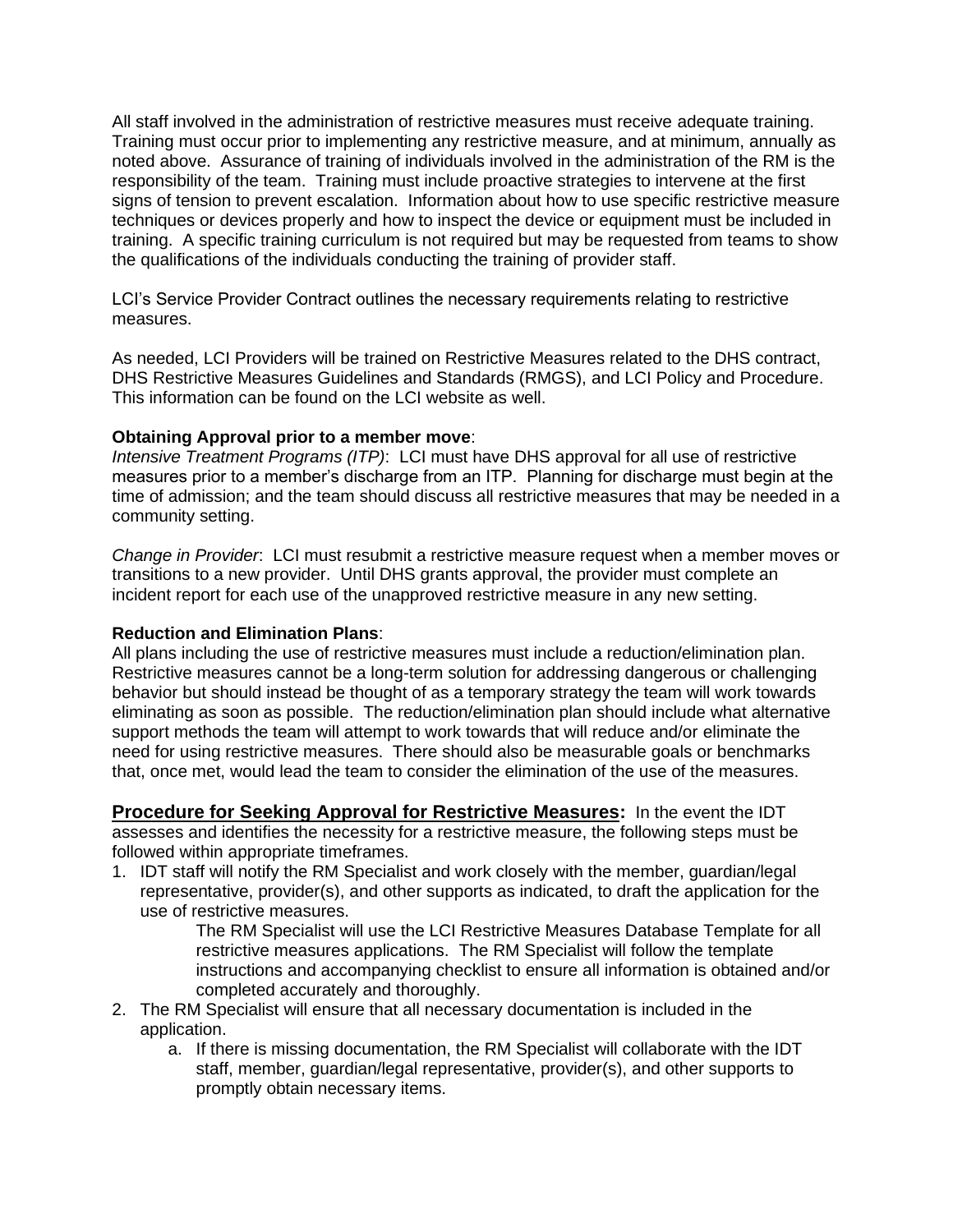- 3. Upon ensuring the application contains all necessary documentation, the RM Specialist will disseminate the application to the RMRC.
	- a. Unless an expedited review is requested, the RMRC will complete the review within three weeks which includes offering relevant comments and feedback to the IDT staff.
	- b. Applications will be reviewed by the RMRC at regularly scheduled meetings or earlier when indicated, and not less than monthly.
	- c. Applications and decisions will be processed within 30 days of submission unless the RMRC requests additional clarification or information be obtained.
	- d. The RMRC will make decisions regarding all applications as one of the following: approve as submitted, approve with conditions, deny, or request additional information.
		- i. LCI's RM Specialist will compile all feedback offered by the RMRC and complete a written decision letter or letter to request additional information.
		- ii. In instances where the RMRC denies any RM request, requests additional information, or approves with conditions, the RM Specialist will schedule a meeting with the CM Supervisor, IDT staff and provider(s) to discuss the RMRC's feedback, decision, or request for additional information. A copy of the written letter will be distributed to all parties prior to or at the time of this meeting by the RM Lead.
		- iii. In instances where the RMRC approves the entire RM request as submitted, the RM Specialist will complete the approval letter and distribute to IDT staff, CM Supervisor, and provider(s). .
		- iv. IDT staff will be responsible to save a copy of the RMRC decision letter or request for additional information in the electronic member record.
		- v. IDT staff will be responsible to ensure a copy of the RMRC's decision letter is provided to the member/legal decision maker.
- 4. The Team will be required to respond to the questions and requests for additional information in the letter, within two weeks. The Team must request an extension from the Behavioral Health Supervisor if the team needs additional time to gather the requested information. If the RM Specialist does not receive requested information within 45 business days of the date of request for additional information, the request closes and a denial will be issued.
- 5. The RM Specialist will complete a final review of the application.
- 6. The RM Specialist will enter the application (for all target groups) into the Long Term Care Information Exchange System (IES): [https://ltcareies.forwardhealth.wi.gov/ltcareIES/secureLogin.html.](https://ltcareies.forwardhealth.wi.gov/ltcareIES/secureLogin.html)
- 7. DHS may deny the RM application pending additional information, requiring the Team provide clarification on DHS feedback/questions. This feedback will be shared through the DHS RM Database and will be relayed through the LCI RM Specialist.
- 8. The RM Specialist will ensure all questions are answered in the response letter.
- 9. The RM Specialist will complete a final review and submit the response letter and all updated documents to DHS via the database application within 14 days of DHS's decision to deny the request pending additional information.
- 10. DHS will notify the LCI RM Specialist of application approval status via written letter. Approval will be granted for up to one year unless the request was expedited; in the case of an expedited review the RM will be approved for no more than six months.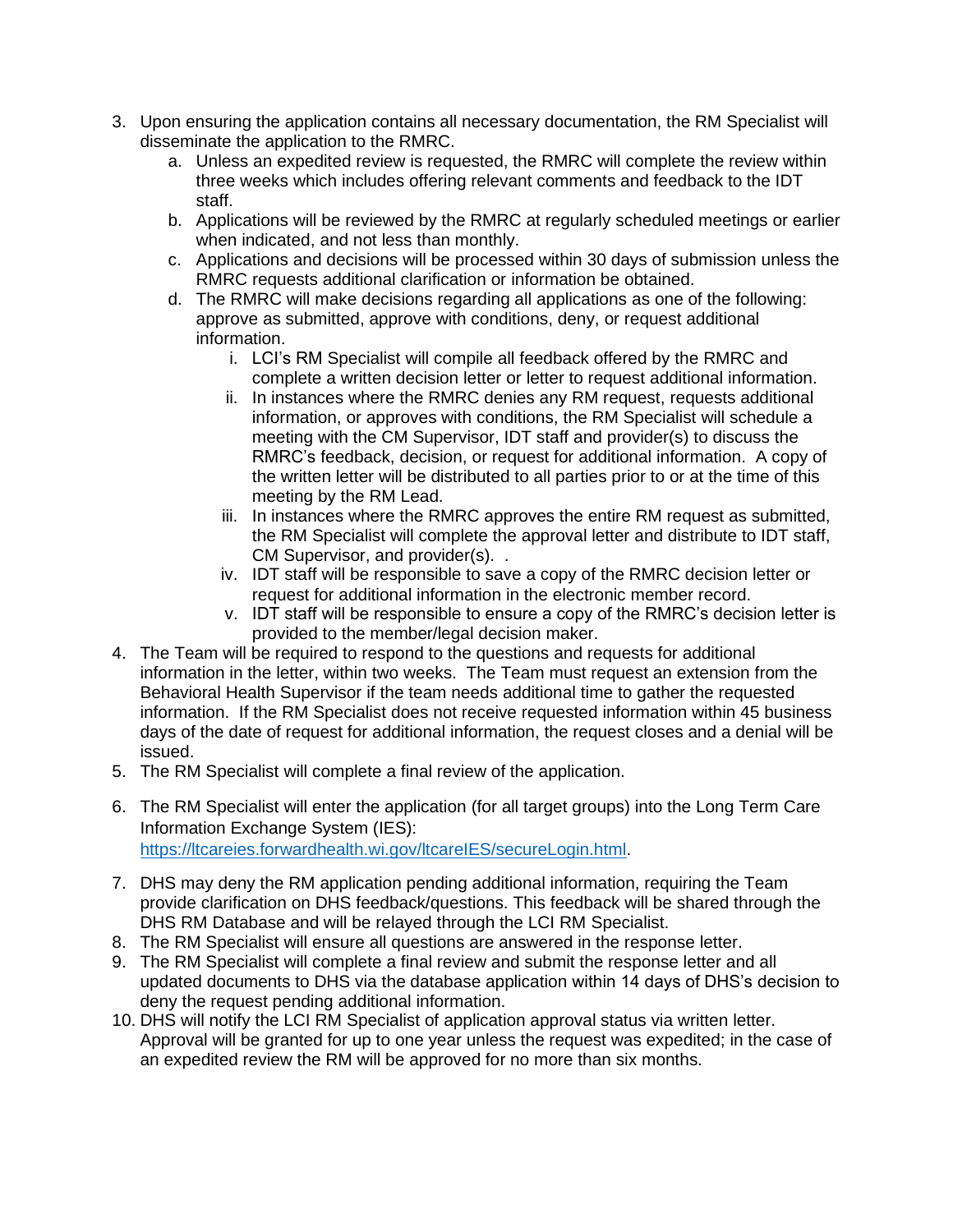- 11. The RM Specialist will provide copies of the letter to the CM Supervisor and IDT staff. IDT staff must ensure copies are given to the Provider and Member/Legal Representative and attached to the member record.
- 12. IDT staff will obtain from providers the monthly RM utilization data for all certified medical and behavioral restrictive measures and monthly target behavior data for all certified behavioral measures. IDT staff will enter the information into the appropriate section of the member record by the  $15<sup>th</sup>$  day of the subsequent month.
- 13. The RM Specialist will obtain data from the member record and submit all monthly RM utilization and target behavior data for members with certified RM plans to DHS via the RM database, by the  $45<sup>th</sup>$  day following the end of each quarter.
- 14. IDT staff will conduct a review of existing RM approvals at a minimum of every six months in conjunction with the member centered plan review.
- 15. At a minimum, the RM Specialist will schedule proactive RM consults with the IDT staff and CM Supervisor approximately one (1) to two (2) months prior to the RM expiration date for members with certified RMs, to discuss RM utilization and target behavior data, review of PBSP and RM reduction/elimination efforts.
- 16. If necessary, the RM Specialist will re-apply for continuation of an existing RM by submitting an application through LCI's RMRC on an annual basis; the application must be submitted within 75 – 90 days prior to the current approval lapse date for reevaluation and approval.
	- a. Renewal applications must be submitted to DHS through the DHS RM Database no less than 45 days prior to the lapse date.

# **Expedited Reviews**:

LCI will expedite reviews of requests for restrictive measures in situations such as the health and safety of the member/supports are at imminent risk and unplanned uses of restrictive measures have been used and/or when the member's current placement is more restrictive than their needs require. A subset of the RMRC will review expedited applications within one week of receipt of the application and supporting documentation from IDT staff.

A request for expedited review must contain the usual submission information, including required attachments, but DHS will accelerate the review timeframe. In the case of an expedited review, the RM(s) will be approved for no longer than six months. A renewal submission is required to DHS 45 business days prior to expiration. If DHS approves an expedited request without the required physician's authorization, LCI will have 30 business days to submit the physician's authorization to DHS once the individual has moved into the home with the new provider.

# **Criteria for Approval**:

- 1. The team must cooperate in the development and submission of the RM application, which includes authorization/approval by providers, and the individual (or legal decision maker, if applicable), and IDT staff, and LCI RM Committee.
- 2. An authorization or approval from a medical practitioner is required for all restrictive measure requests. The team must obtain a physician's authorization annually. The medical approval must list the requested restraints and must include any contraindications for the use of the restraint.
- 3. Documentation that the provider has tried less restrictive strategies and interventions that were ineffective.
- 4. The plan details use of the measure only when the individual's behavioral response presents an immediate danger to self or other people. This does not include property damage, yelling, throwing objects, verbal threats, etc.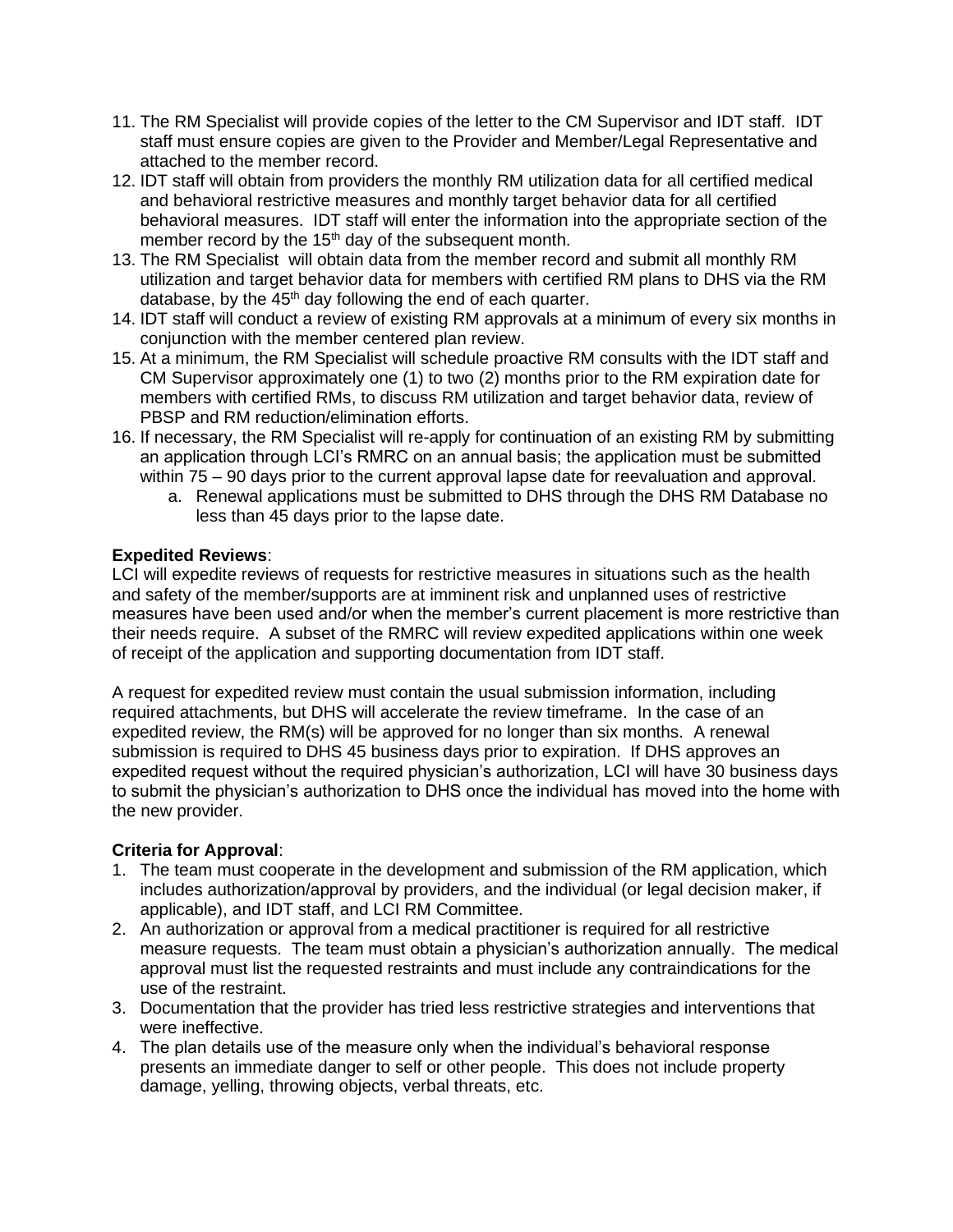- 5. The restrictive measure proposed is the least restrictive approach available to achieve an acceptable level of safety for the individual. This applies to each measure proposed and to the interactive effects, if any, of all such measures.
- 6. There is a detailed description or images of each requested restrictive measure. Images are required for new requests, but renewal requests may include detailed written descriptions of the measures instead of images if necessary.
- 7. When requesting initial approval and upon renewal of isolation or seclusion rooms, photos of the room and seclusion room locking mechanism must be included with the request.
- 8. The plan specifies frequencies and intervals for monitoring an individual during use of a restrictive measure for signs and symptoms of adverse effects on their health and wellbeing specified. The selection of the frequency of monitoring depends on the individual and the measure used but must not be less than once every 30 minutes and in the plan must clearly indicate the frequency. When plans include the use of isolation or seclusion, staff must ensure continuous visual monitoring.
- 9. The plan outlines the maximum duration of continuous application of the measure for each instance of use.
- 10. The plan outlines the release criteria from the measure. Staff must release the individual from the measure when the criterion identified in the plan is met.
- 11. The provider does not use restrictive measures in lieu of adequate staffing or for staff convenience.
- 12. The staff adequately ensures the health, safety, welfare, dignity, and other rights while the restrictive measure is in use.
- 13. All staff involved in the use or monitoring of the restrictive measure must receive training prior to implementing it to ensure staff uses the measure properly. Staff must receive ongoing training on the use of the measure, at minimum, annually.
- 14. The team's supervision, monitoring plan, and backup arrangements are adequate to ensure effective responses to unanticipated reactions to the measure that might arise.
- 15. The request contains a reasonable plan for reducing or eliminating the need for using the measure as soon as possible. Teams should not think of restrictive measures as the solution for addressing the dangerous or challenging behavior but should instead think of them as a temporary strategy used to maintain safety.
- 16. The plan includes a measurable benchmark that would lead the team to consider eliminating the use of the measure in an effort to determine whether the plan is effective.
- 17. The request includes information related to how, protective equipment or other types of devices are checked regularly to ensure they remain in good working condition.
- 18. The request includes information about how often the team will meet to engage in a formal review of the use of the restrictive measure to ensure it remains the most effective method to meet the individual's support needs.

# **Requirements for Denial or Pending Additional Items Notices:**

If LCI RMRC requires additional information or clarification prior to approving a request. The RM Specialist will generally have two weeks to complete necessary updates and forward the request on to DHS pending no additional concerns or requirements.

If DHS requires clarification or more information prior to approving or denying a request, DHS will send a denial pending additional items notice to LCI through the DHS Database. The LCI RM Specialist will have up to two weeks to complete the necessary requirements. LCI RM Lead may request additional time from the DHS RM Coordinator when needed, however, if DHS does not receive response within 45 business days, the request will close.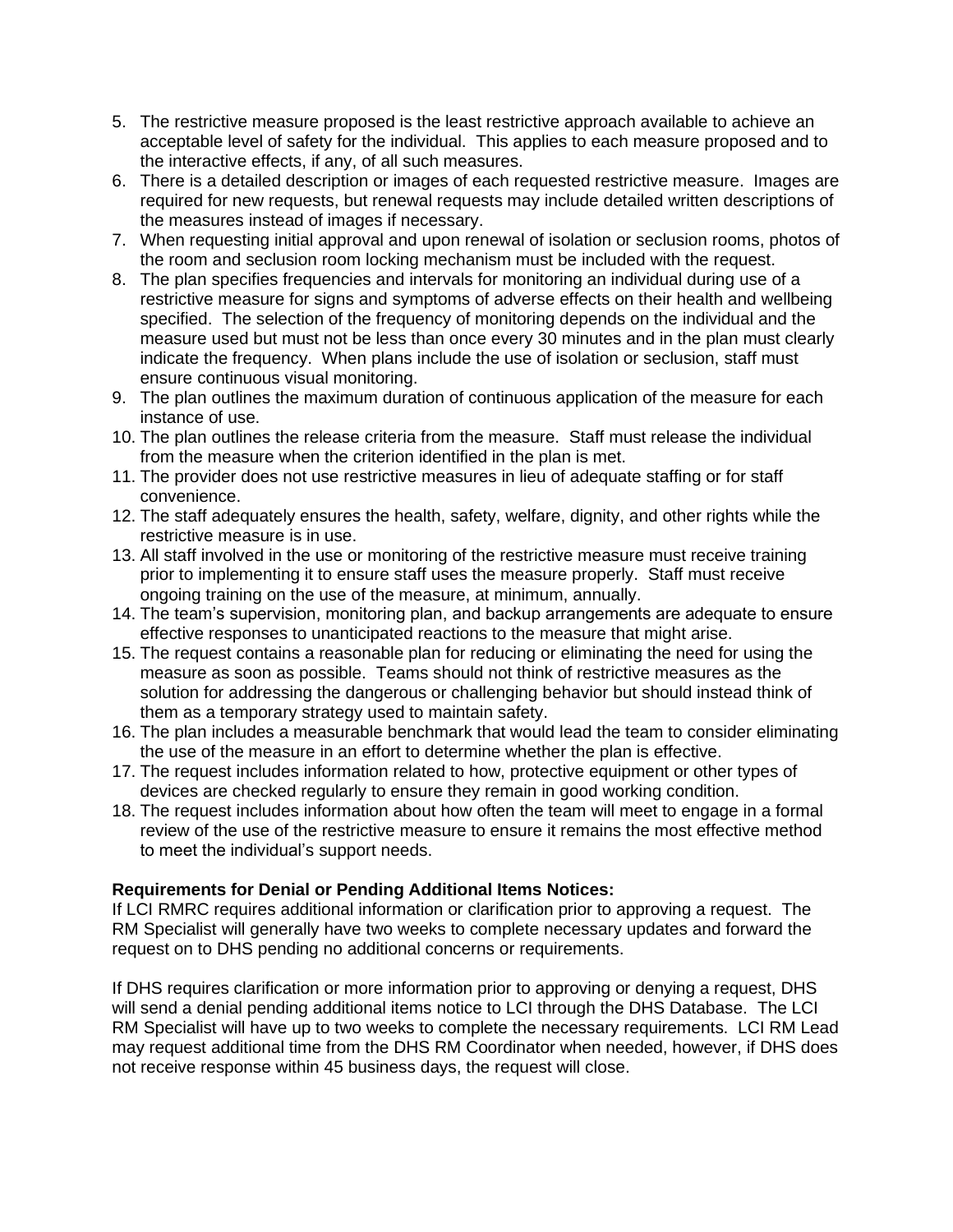### **Contesting Restrictive Measures Related Decisions**:

All decisions made with respect to restrictive measures are subject to grievance, other than suspension of use, if there is disagreement with the decision. A grievance may come from a member l, their legal decision maker, a provider *on behalf of the member* and with the member's consent, or any person filing on behalf of the member with their consent. Members who receive treatment for mental health, substance abuse, or developmental disability may also follow the grievance process outlined in Wis. Admin. Code Ch. DHS 94 to grieve decisions related to the use of a restrictive measure. The member , their legal decision maker, a provider acting on behalf of the individual or their legal decision maker, or any person filing on behalf of an individual, who wishes to contest or grieve decisions of DHS or LCI, related to the use of restrictive measures, should follow this clients rights complaint process: <https://www.dhs.wisconsin.gov/clientrights/complaints.htm>

Family Care members or legal decision makers have the right to file a grievance regarding LCI RMRC decisions related to the use of a restrictive measure. The existing LCI grievance process applies to all member grievances related to the use of or denial of use of restrictive measures, other than the decision to suspend use. LCI has a written description of the grievance policy and procedure including member rights, including the right to be free from restrictive measures and the right to prompt and adequate treatment. Members or their legal decision makers who wish to contest or grieve LCI decisions related to the use of restrictive measures should follow this process. Members may file a grievance by contacting the IDT staff or the LCI Member Rights Specialist.

### **Grievance of DHS Decisions:**

DHS assumes the entire Team is in agreement about the need for use of restrictive measure(s). If the Team agrees about RM use and DHS either denies or imposes unacceptable conditions on approval, LCI may contact the Bureau of Adult Quality and Oversight Restrictive Measures Coordinator directly or by general email at: [dhsbmcrm@dhs.wisconsin.gov](mailto:dhsbmcrm@dhs.wisconsin.gov) to discuss the denial or imposed conditions of approval. LCI may work with the provider to update documents and submit an updated or new restrictive measure request based on the feedback DHS provided prior to the original decision to deny the measure or impose conditions of approval. DHS's restrictive measures review panel will review the updated or new request and proceed with the approval or denial process.

### **Use and Continuous Monitoring of Restrictive Measures:**

Approval for restrictive measures should be considered a continuous process that does not end by approval decision of DHS. The team must continually monitor the use of any approved plan to ensure it is the least restrictive intervention necessary to meet the member's needs. The team must monitor the use of approved restrictive measures and ensure they are being used in accordance with the individual behavior support plan and approval. This monitoring and ongoing assessment should address whether the plan continues to be the least restrictive intervention.

Data collection is a requirement for all approved restrictive measures included in self-directed support settings. The provider must collect data including the frequency per incident and the duration of each incident – each time a restrictive measure is utilized. The data must indicate the specific restrictive measure used. The team must assess this data ongoing and provide a summary and analysis of the data with every application for use of restrictive measure. Raw data sheets from providers will not be accepted as part of the RM application. Assessment and analysis of the behavior and use of restrictive measures must be completed by the team and summary indicating findings.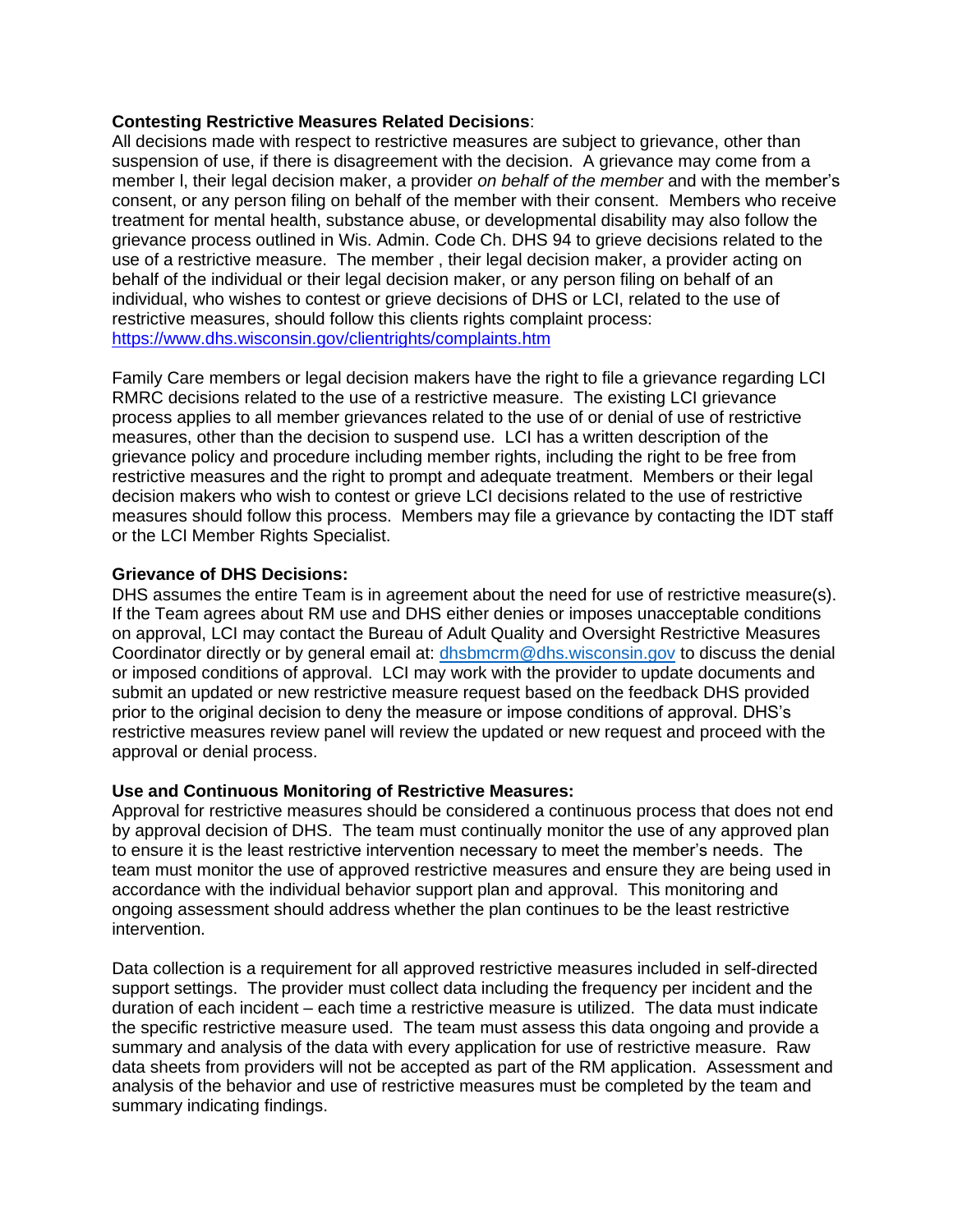During every in-person contact, IDT staff willcheck and document in the record that each member with a PBSP and/or approved restrictive measure, have an effective, up to date PBSP and/or restrictive measure in place, and that the residential provider staff are trained and following the PBSP and/or restrictive measure appropriately.

For members residing in 1-2 bed AFH, a member of the IDT will conduct an in person visit to the member's home between 15 – 30 days after a change is made to the member's PBSP or restrictive measures plan.

# **Discontinuing the Use of Restrictive Measures:**

Providers will be required to discontinue the use of a restrictive measure if the team determines the use of the restrictive measure is not effective or no longer necessary. The provider must also remove discontinued restrictive measures from the individual's support plan. If the provider intends to use a previously discontinued measure in an emergency, criteria in 'Emergency Use of Restrictive Measures' in this policy must be met. Following the decision to discontinue the use of a measure, LCI RM Specialist is responsible for entering the discontinuation date, the discontinue reason, and a letter of discontinuation into the previously approved request in the DHS Database. A copy of the discontinuation will be part of the member's electronic record and the team will ensure copies are also given to the Provider and member/legal representative. The team must ensure the MCP and all related documents (ex: BSP) are updated as well.

### **Renewing Requests for Restrictive Measures:**

Approval for all restrictive measures, other than requests submitted for expedited review, will expire no later than one year from the date of approval. Restrictive measure requests submitted for expedited review will expire no later than six months after the date of approval. In some instances, the review panel may approve a request for less than one year. LCI must submit a renewal request if the need to use a restrictive measure continues after the initial approval period. The team must submit the renewal to the LCI RM Specialist one month prior to the due date to DHS. LCI must submit the renewal via the DHS Database 45 business days prior to the previous approval expiration date. If an individual has approved restrictive measures and changes from one Medicaid-funded adult long-term care program to another or enrolls in a different ICA or MCO, the current plan may remain in place temporarily. LCI must submit a restrictive measures request to DHS within 90 business days of the enrollment change for members choosing LCI.

# **Emergency Use of Restrictive Measures**:

LCI is required to obtain prior approval for use of restrictive measures from DHS. DHS will make exceptions to the requirement for prior approval if the situation meets the definition of an emergency use of restrictive measure. Provider agencies may use a restrictive measure in cases of emergency when the following conditions are met:

- 1. An emergency exists per the definition set forth in this policy.
- 2. Behavior poses an immediate threat of significant physical harm to self or others.
- 3. There is no approved behavior plan for the individual dealing with the planned use of restraint, isolation, or protective equipment intended to address this behavior, or there is an approved plan but it failed to anticipate a significant escalation in intensity or severity of the behavior.
- 4. The behavior in question has either not occurred previously or could not have been reasonably foreseen to occur based on observations of the individual's behavior.
- 5. Provider must have a written policy and procedure indicating agency protocol for use of restraints and notification process.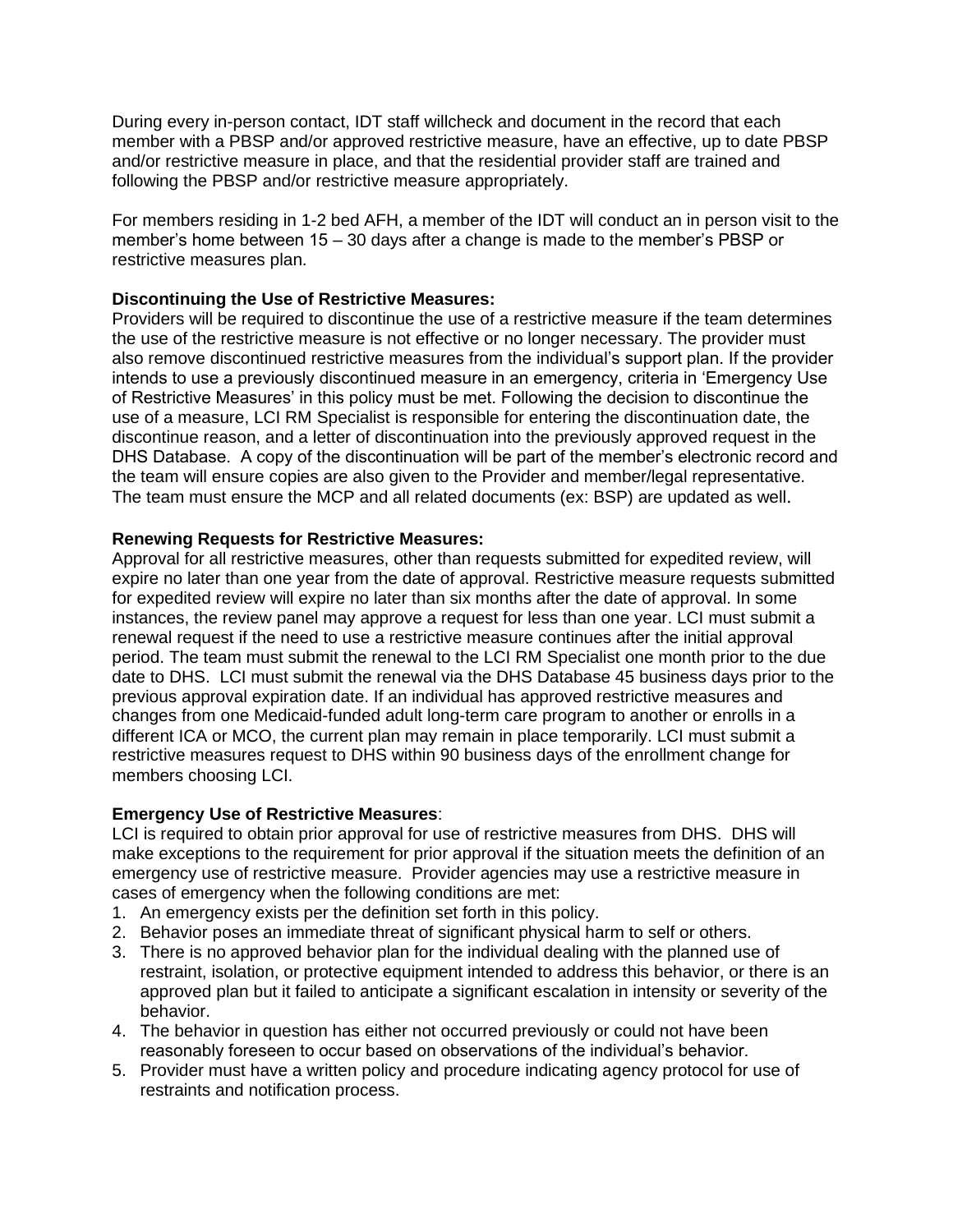LCI's expects if a provider agency deems an emergency use of a restrictive measure is warranted, the restrictive measure utilized is effective, least restrictive, least intrusive, and a temporary means to assure the health and safety of the member. If a behavior meeting the definition of an unanticipated emergency occurs more than two (2) times in a six (6) month period, the behavior is no longer unanticipated. Recurrent behaviors do not constitute an emergency and must be addressed in a formal support plan. DHS must approve further use of the restrictive measure.

## **Reporting the Use of Unapproved Restrictive Measures**:

The use of restrictive measures outside an approved plan will require a report being completed in the Incident Management System reportable to LCI within one business day. When a restrictive measure is used outside of an approved plan, IDT staff will complete an incident report based off the criteria set forth in the Incident Management System Policy and Procedure, for any member receiving services by a LCI Provider, including residential providers, SDS Providers, or other Providers who serve a member in the community setting. Workplace Service Associates (WSAs) will notify the RM Specialist, CM Supervisor, and Quality Specialist via email when an incident is entered into IMS reporting the use of unplanned/unapproved restraint or isolation/seclusion.

**Provider Requirements:** All contracted provider agencies must assure the following requirements are present in an emergency use of restrictive measure:

- 1. A written policy describing the process used if an emergency use of restrictive measure is warranted. This policy must include the name of the specific staff person or type of position that is authorized to select and initiate the emergency use of the restrictive measure and responsible for related procedures when an emergency situation is present. At minimum, the policy must require those using the measure to obtain eventual authorization by the agency director or designee as quickly as possible after use. Authorization must be limited to the specific current emergency episode. The provider must document date, time, and method of all attempts at notification.
- 2. The team ensures the provider agency staff person, director, or the director's designee has established individual-specific release criteria for the specific situation. Release criteria documentation must include a description of any conditions that must be present prior to releasing the individual. The criteria for release should also identify cues that are unique to the individual for determining if he or she appears to be calm and is no longer a danger. Any threats to an individual's health or well-being caused by the measure during its application require the immediate release from the restrictive measure and notification of supervisory personnel or medical personnel (if the individual requires immediate medical care).
- 3. Reauthorization for the use of the restrictive measure should be obtained if an emergency recurs after release from restraint. Recurrence of the emergency two times should cause the agency to initiate the process for obtaining approval for the planned use of restrictive measures.
- 4. Restraint or isolation may be initially authorized in emergencies for up to one hour. After an hour, provider agencies must attempt to contact and consult with the member's physician and obtain a written order from the physician if the physician indicates that continued use of the measure is appropriate. The physician's initial written authorization is limited to a maximum of two additional hours. The physician may reauthorize the use of the measure selected. The provider must document physician authorization in the member file.
- 5. The provider agencies must ensure that staff applying or using any restrictive measure are adequately trained and competent in the use of the restrictive measure. Provider agencies should proactively seek the assistance of external professionals such as a behavior